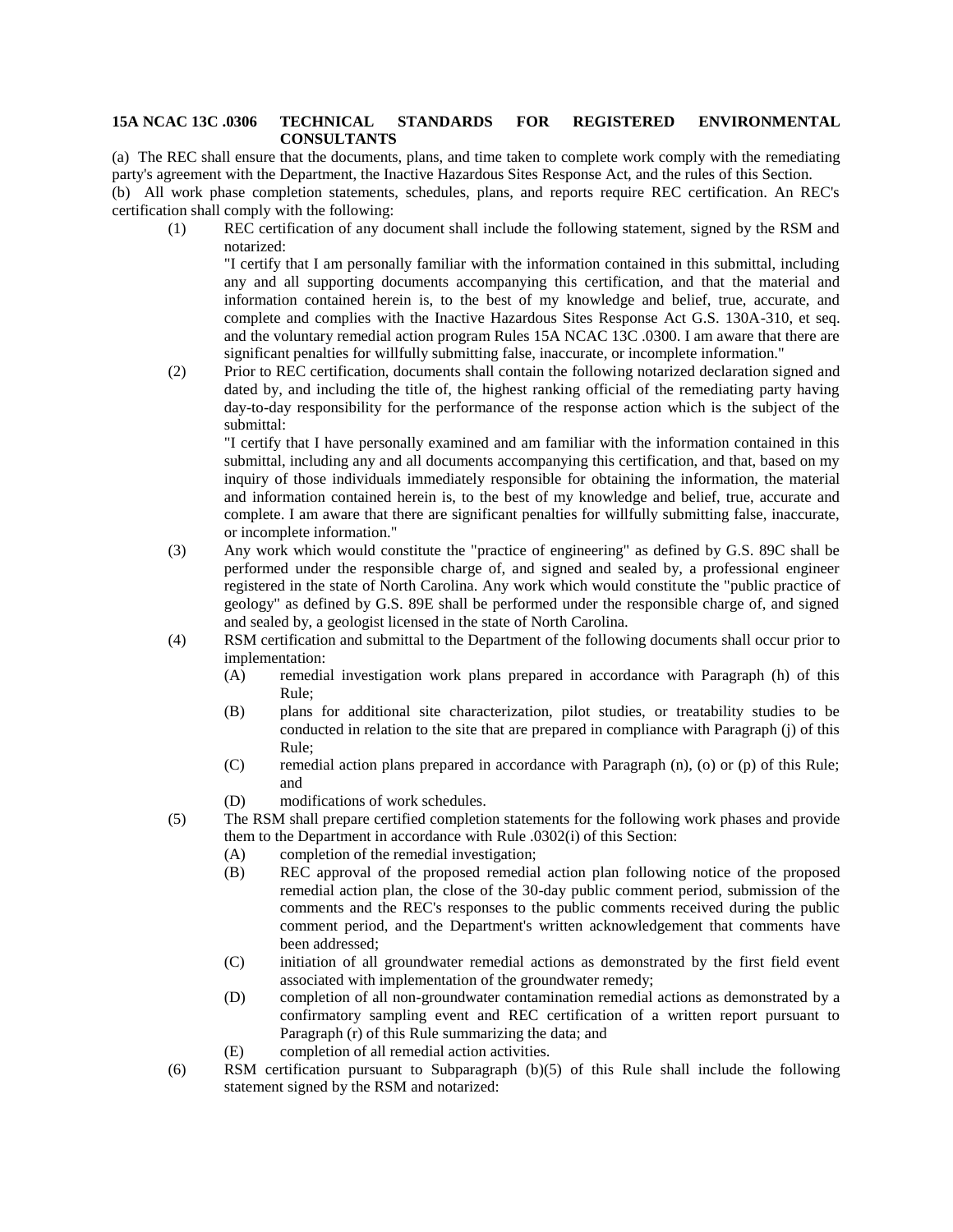"The [insert work phase] which is the subject of this certification has, to the best of my knowledge, been completed in compliance with the Inactive Hazardous Sites Response Act G.S. 130A-310, et seq. and the voluntary remedial action program Rules 15A NCAC 13C .0300, and [insert name of the REC] is in compliance with Rules .0305(b)(2) and .0305(b)(3) of this Section. I am aware that there are significant penalties for willfully submitting false, inaccurate, or incomplete information."

Certification of the completion of all remedial action activities shall also include the following statement:

"The approved and certified site remedial action plan has been implemented, and to the best of my knowledge and belief, cleanup levels determined pursuant to Rule .0308 of this Section have been achieved, and no significant or otherwise unacceptable risk or harm to human health or the environment remains at the site."

(c) The RSM shall certify and submit to the Department a project status update report annually on the anniversary date of the executed date of the remediating party's administrative agreement with the Department. Annual project status update reports shall be submitted until the REC submits a certified completion statement pursuant to Part (b)(5)(B) of this Rule for all contaminated media. Annual project status update reports shall include an update on meeting the deadlines in Rule .0302(h) of this Section and in the remediating party's agreement with the Department.

(d) The REC may approve and certify site activities and documents pursuant to the rules in this Section only if the following environmental sample collection and analyses criteria are met:

- (1) The REC shall employ analytical and environmental monitoring data to support recommendations or conclusions with respect to assessment, removal, treatment, or containment actions that are scientifically valid and of a level of precision and accuracy commensurate with their stated or intended use.
- (2) Procedures and methods employed for the collection and analysis of soil, sediment, water, vapor, air, and waste samples shall be:
	- (A) methods published by the United States Environmental Protection Agency (USEPA), the American Society for Testing and Materials (ASTM), the American Public Health Association (APHA), the National Institute for Occupational Safety and Health (NIOSH), the American Water Works Association (AWWA), or other organizations with expertise in the development of standardized analytical testing methods; or
	- (B) modifications of published methods, provided that all modifications have been previously approved by the Department or one of the entities in Part (A) of this Subparagraph.
- (3) The REC shall only use laboratories certified to analyze applicable parameters pursuant to 15A NCAC 02H .0800, or a contract laboratory under the United States Environmental Protection Agency Contract Laboratory Program to analyze samples collected pursuant to rules in this Section.
- (4) Laboratory and other reports of analyses of samples shall be reported in units applicable to the standards for each media analyzed.
- (5) The REC shall only allow sample collection and analyses to be performed by persons who are qualified by education, training, and experience.
- (6) All documents prepared pursuant to the rules in this Section that contain the results of sample collection and analyses shall include the following information:
	- (A) the date, location, and time of sampling and the name of the individual who collected the sample;
	- (B) specification of all sample filtration or preservation procedures used;
	- (C) the date of receipt of the sample at the laboratory and the dates the sample was extracted and analyzed;
	- (D) the name and address of the laboratory and proof of certification received pursuant to 15A NCAC 02H .0800 or approval as a contract laboratory under the USEPA Contract Laboratory Program;
	- (E) the sample matrix description and identification numbers;
	- (F) the sample preparation and analytical method names and numbers;
	- (G) the results of the analysis and concentration units;
	- (H) the sample quantitation limit of each reported analyte based upon analytical conditions;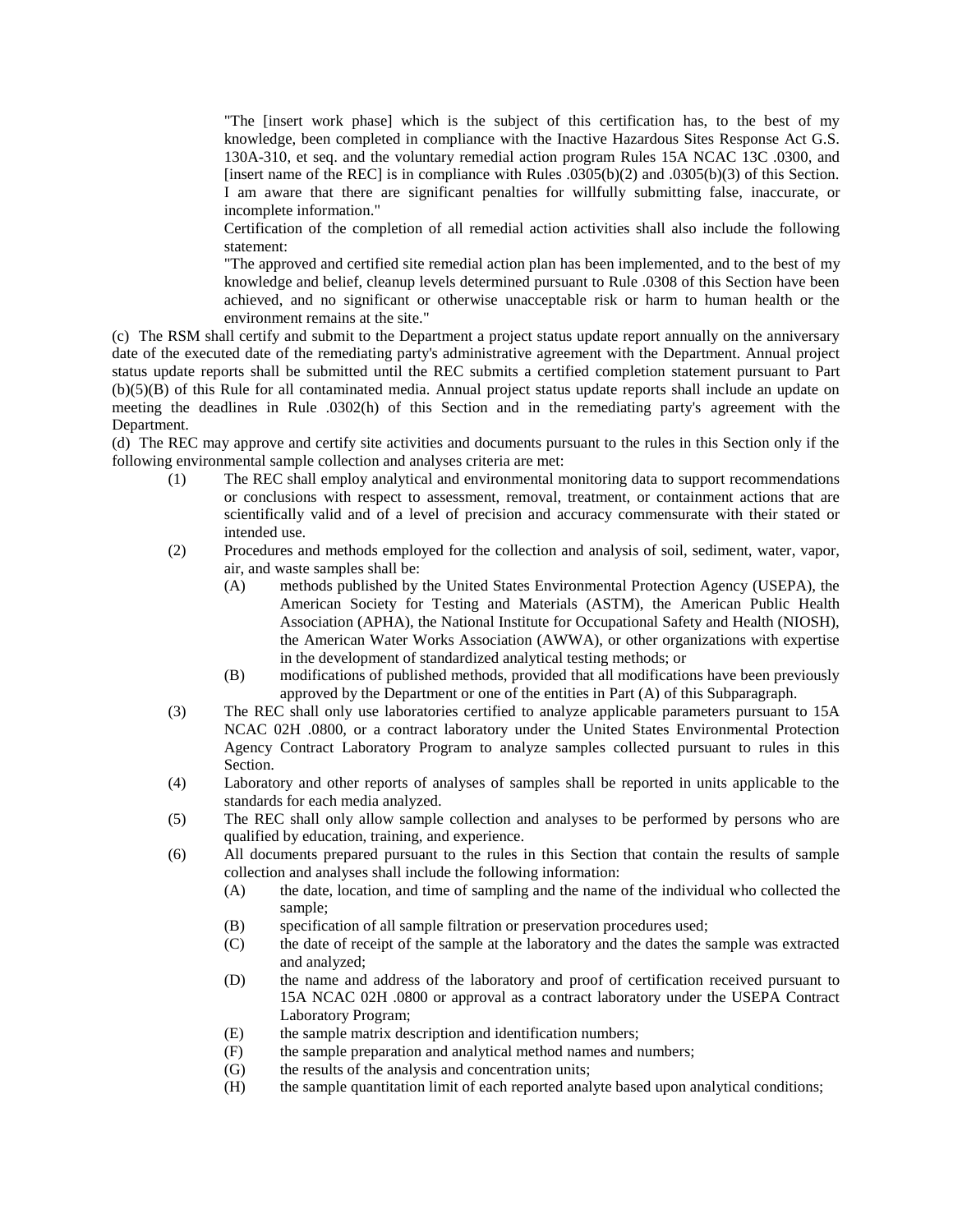- (I) details of known conditions or findings that may affect the validity of analytical data, including equipment blank, trip blank, method blank, surrogate, spiked sample, and other quality control data;
- (J) the laboratory's written justification for all sample dilution, additional sample preparation, or deviation from specified analytical methods; and
- (K) a complete chain of custody documentation for each sample.

(e) The REC shall approve and certify site activities and documents pursuant to this Section only if procedures to protect health, safety, public welfare, and the environment during the performance of response actions are being implemented. The scope and detail of health and safety procedures shall be commensurate with the degree and nature of the risks posed to human and ecological populations by the disposal site and response actions. Such procedures shall include the following:

- (1) measures to protect human populations from exposure to hazardous substances;
- (2) air monitoring activities, in areas of exceedances of standards as referenced in G.S. 130A-310.3(d); and
- (3) measures necessary to contain hazardous substances, including:
	- (A) measures to control stormwater run-off;
	- (B) measures to control dust and other environmental media, such as wetting soils;
	- (C) measures to decontaminate vehicles and equipment to minimize the spread of contaminated soil from the disposal site;
	- (D) measures to secure on-site excavations and stockpiles of contaminated materials; and
	- (E) discontinuance of response actions if necessary to protect public health and safety.

(f) In planning the remedial investigation, the REC shall identify each area of known or suspected hazardous substance contamination at the site, based on the following:

- (1) then-existing laboratory data;
- (2) readily observable conditions indicative of contamination, such as staining, odors, or visible or other evidence of damage to or leakage from a storage facility or vessel;
- (3) information ascertainable from the public record, site operation records, and information provided by the remediating party; and
- (4) other evidence actually known to the REC.

For each area of known or suspected contamination, the REC shall plan, implement, and complete the remedial investigation so that the location and identity of the hazardous substances are established. For purposes of this Rule, the presence of chemical storage or other similar facilities shall not alone constitute evidence of known or suspected contamination.

(g) The REC shall plan, implement, and complete the remedial investigation so that the areal and vertical extent of hazardous substance contamination is delineated to unrestricted use remedial goals, natural background concentrations, or to concentrations demonstrated by the REC to be unrelated to the contaminant releases comprising the site for each area of concern. The REC may demonstrate, through professional judgement, that the vertical extent of contamination cannot be delineated due to technical impracticability. The technical impracticability demonstration shall include a written evaluation of the usefulness of additional data, including a conclusion that:

- (1) no receptor exposure to the media not sampled will take place by not collecting the data;
- (2) the success of the remedial design will not be affected by not collecting the data; and
- (3) collecting the data will result in additional expense with limited or no associated benefit.

(h) The REC shall prepare, certify, and submit, prior to implementation of a remedial investigation, one or more remedial investigation plans prepared in compliance with Paragraphs (d), (e), (f), and (g) of this Rule and all other applicable requirements. The plan(s) shall contain the following or include an explanation as to why, in the professional judgement of the REC, the component is not relevant to the remedial investigation:

- (1) site location information including street address, longitude and latitude, and site and surrounding property land use;
- (2) a summary of all management practices employed at the site for hazardous wastes and wastes that may have contained hazardous substances including:
	- (A) a list of types and amounts of waste generated (with RCRA waste codes), treatment and storage methods, and ultimate disposition of wastes;
	- (B) a description of the facility's past and current RCRA status;
	- (C) the location and condition of all identified vessels currently or previously used to store chemical products, hazardous substances, or wastes; and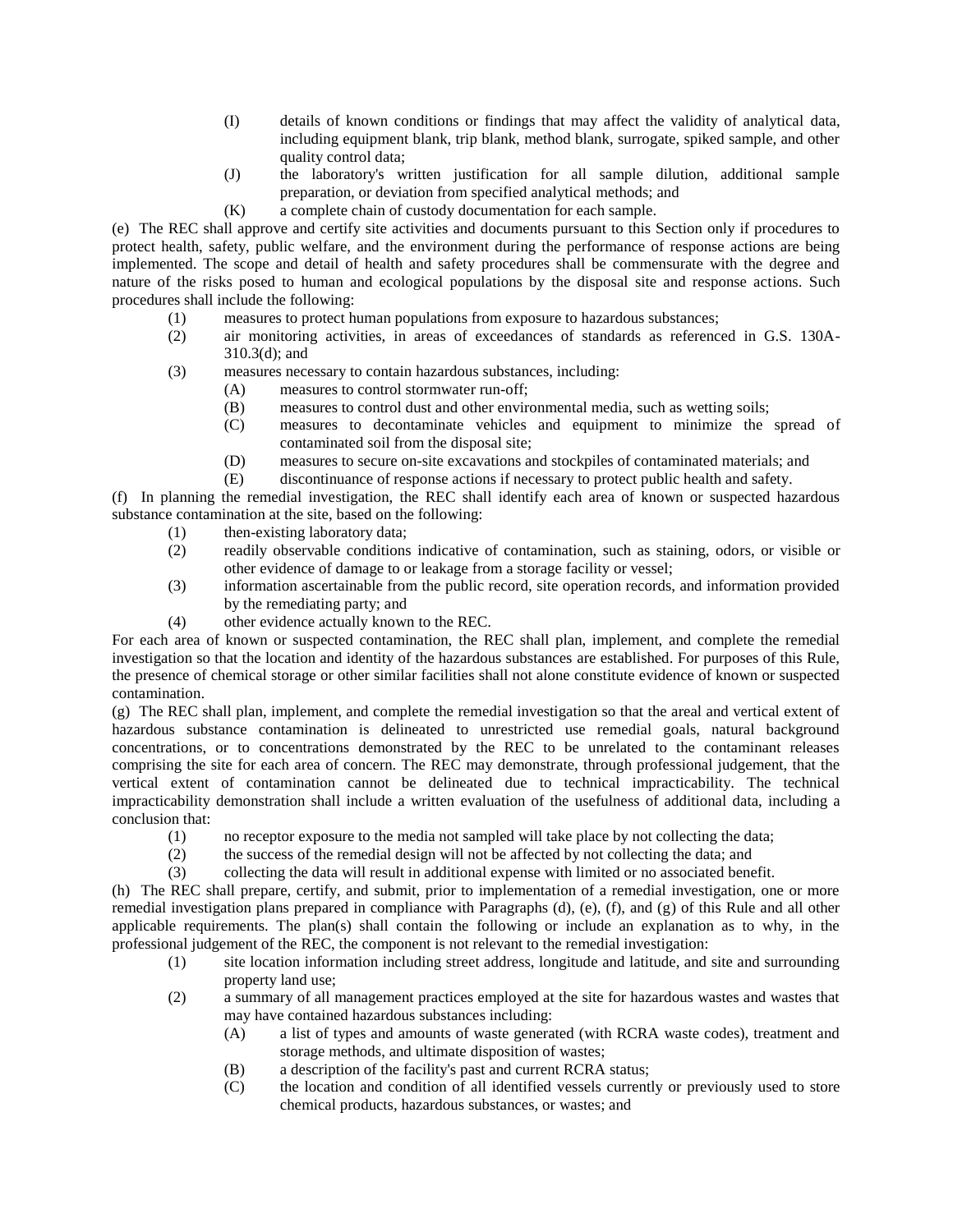- (D) a summary of the nature of all identified on-site hazardous substance releases, including disposal or spills;
- (3) United States Geological Survey topographic maps sufficient to display topography within a onemile radius of the site;
- (4) a map, drawn to scale, that includes:
	- (A) a north arrow;
	- (B) a scale;
	- (C) the locations of property boundaries, buildings, structures, all perennial and nonperennial surface water features, drainage ditches, dense vegetation, known and suspected spill or disposal areas identified pursuant to Paragraph (f) of this Rule, underground utilities, storage vessels, existing on-site wells; and
	- (D) an identification of all adjacent property owners and land uses.
- (5) a description of local geologic and hydrogeologic conditions;
- (6) an inventory and map of all identifiable wells, springs, and surface-water intakes used as sources of potable water within a 1,500 foot radius of each source area or within a 1,500 foot radius of the contaminant perimeter, or, if the source area is unknown, within a 1,500 foot radius of each point where contamination has been identified at the site;
- (7) an evaluation of the site and all adjacent property for the existence of the following areas if they may have been affected by the contamination from the site:
	- (A) sensitive environments;
	- (B) sensitive populations or property uses; and
	- (C) above and below ground structures and utilities.
- (8) a chronological listing of all previous owners and each period of ownership since the property was originally developed; ;
- (9) operational history, including aerial photographs and Sanborne Fire Insurance maps if used to support land-use history;
- (10) a list of all hazardous substances that have been used or stored at the site and the approximate amounts and dates of use or storage, as revealed by available written documentation and interviews with a representative number of former and current employees or occupants possessing relevant information;
- (11) the site environmental permit history, including copies of all federal, State, and local environmental permits, past and present, issued to the remediating party or within its custody or control;
- (12) a summary of all previous and ongoing environmental investigations and environmental regulatory involvement with the site and copies of all associated reports and laboratory data in public records or within the custody or control of the REC or remediating party unless the REC confirms that the documents are already present in the Department's electronic document system for REC site records;
- (13) plans to evaluate the risk of contaminant migration in any media to:
	- (A) wells, springs, and surface-water intakes identified in Subparagraph (6) of this Rule; and
	- (B) sensitive environments, sensitive populations or property uses, or above and below ground structures or utilities identified in Subparagraph (7) of this Rule;
- (14) intended procedures for characterizing site geologic and hydrogeologic conditions and identifying and delineating each contamination source as to each affected environmental medium, including any plans for special assessment such as a geophysical survey;
- (15) intended methods, locations, depths of, and justification for all sample collection points for all media sampled, including monitoring well locations and anticipated screened intervals;
- (16) proposed field and laboratory procedures for quality assurance and quality control;
- (17) proposed analytical parameters and analytical methods for all samples;
- (18) equipment and personnel decontamination procedures; and
- (19) a description of measures that shall be implemented to protect the health and safety of nearby residential and business communities in relation to activities of the remedial investigation.

(i) The REC shall prepare, certify, and submit remedial investigation reports prepared in compliance with this Rule and all other applicable requirements. The reports shall contain the following:

(1) an update on meeting the deadlines required by Rule .0302(h) of this Section and by the remediating party's agreement with the Department;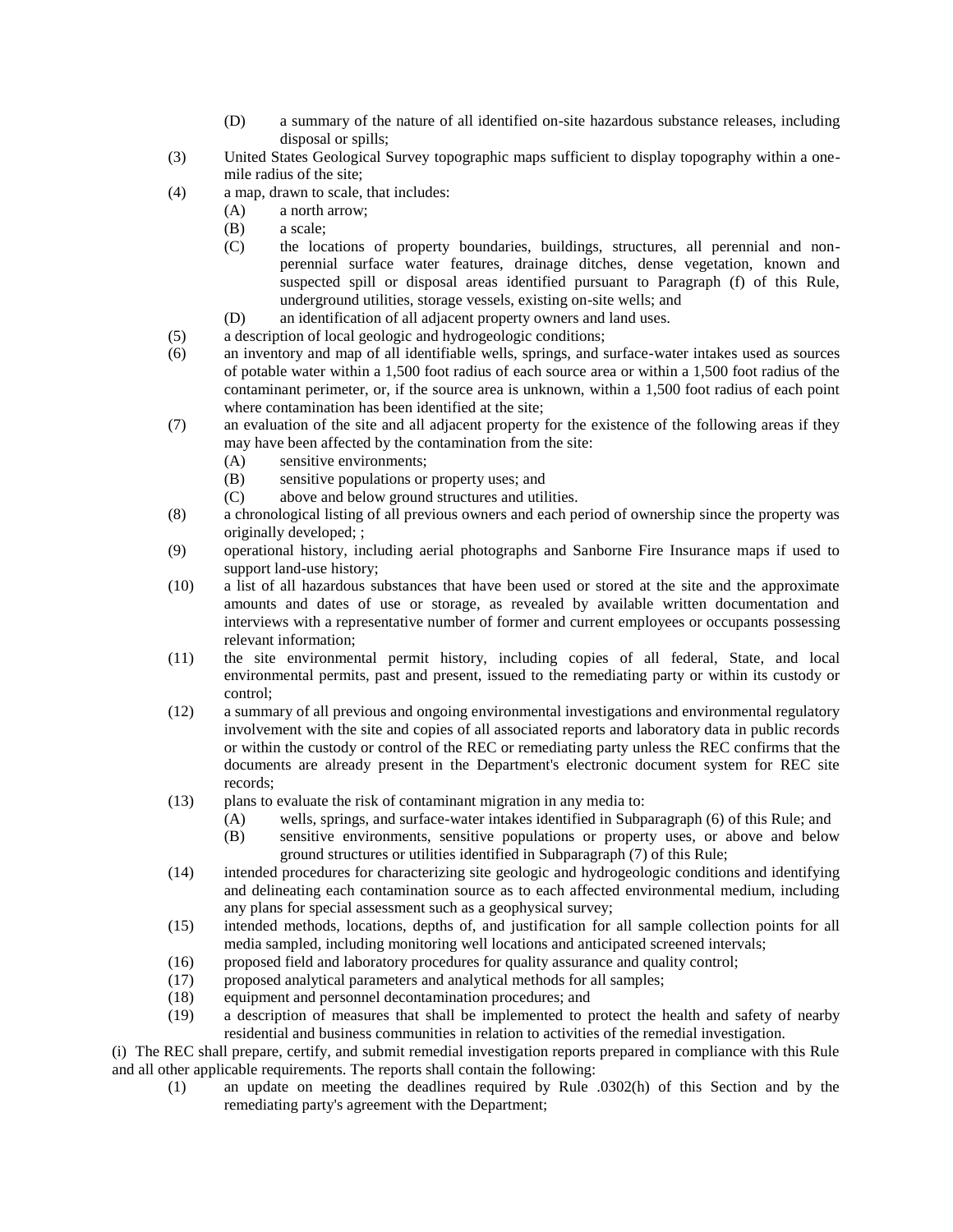- (2) a narrative description of how the investigation was conducted, including a discussion of all variances from the approved work plan;
- (3) a description of groundwater monitoring well design and installation procedures, including drilling methods used, completed drilling logs, "as built" drawings of all monitoring wells, well construction techniques and materials, geologic logs, and copies of all well installation permits;
- (4) a map, drawn to scale, showing all environmental media sample locations, test pits, surficial soil samples, soil borings, soil vapor samples, surface water samples, sediment samples, and monitoring wells in relation to disposal areas or other sources of contamination identified pursuant to Paragraph (f) of this Rule. All sample locations shall be surveyed to a known benchmark or flagged with a secure marker until after the remedial action is completed. Groundwater elevations shall be surveyed to a known datum. Any survey performed pursuant to this Paragraph shall be performed by a registered land surveyor duly authorized under North Carolina law to conduct such activities;
- (5) a description of all field and laboratory quality control and quality assurance procedures followed during the remedial investigation;
- (6) a description of procedures used to manage drill cuttings, purge water, and decontamination water;
- (7) a summary of site geologic conditions, including a description of soils and vadose zone characteristics;
- (8) a description of site hydrogeologic conditions if groundwater contamination is known or suspected to be present, including current uses of groundwater, notable aquifer characteristics, a water table elevation contour map with groundwater flow patterns depicted, and tabulated groundwater elevation data;
- (9) tabulation of analytical results for all sampling including sampling dates and soil sampling depths and copies of all laboratory reports, including quality assurance and quality control documentation;
- (10) if contaminants exceed cleanup levels pursuant to Rule .0308 of this Section, soil, groundwater, surface water, and sediment contaminant delineation maps for each primary constituent of concern, including scale and sampling points with contaminant concentrations;
- (11) if contaminants exceed cleanup levels pursuant to Rule .0308 of this Section, cross sections, including scale and sampling points with contaminant concentrations;
- (12) a description of the risk of contaminant migration in any media to:
	- (A) wells, springs, and surface water intakes identified in Subparagraph (h)(6) of this Rule; and
	- (B) sensitive environments, sensitive populations or property uses, or above and below ground structures and utilities identified in Subparagraph (h)(7) of this Rule;
- (13) a description of procedures and the results of special assessments such as geophysical surveys, immunoassay testing, soil gas surveys, or test pit excavations; and
- (14) color copies of site photographs if used to provide documentation of the investigation results.

(j) If an REC elects to conduct a pilot study, or further contaminant characterization is needed to evaluate a potential remedy, the REC shall prepare, certify, and submit, prior to implementation, a work plan prepared in compliance with Paragraphs (d) and (e) of this Rule and other applicable requirements. The work plan shall also contain a description of additional site characterization, pilot studies, and treatability studies to be conducted in relation to the site.

(k) If any of the following conditions apply to the proposed remedial action, the REC shall seek and obtain Department concurrence with the remedial action prior to implementation by submitting to the Department a summary of available remedies, their projected costs, and the reasons why each was accepted or rejected by the REC:

- (1) the remedial action will be conducted entirely on site and for which a permit waiver is desired under G.S. 130A-310.3(e);
- (2) the remedial action includes institutional controls for restricted use of contaminated areas or media; or
- (3) the remedial action exceeds the cost set forth in G.S. 130A-310.9(a).

(l) Thirty days prior to approving a remedial action plan, the REC shall provide notice of the proposed remedial action plan to those who have requested notice that such plans have been developed, as provided in G.S. 130A-310.4(c)(2). The REC shall provide proof of such notice and of resulting comments from the public to the Department prior to approval of the remedial action plan.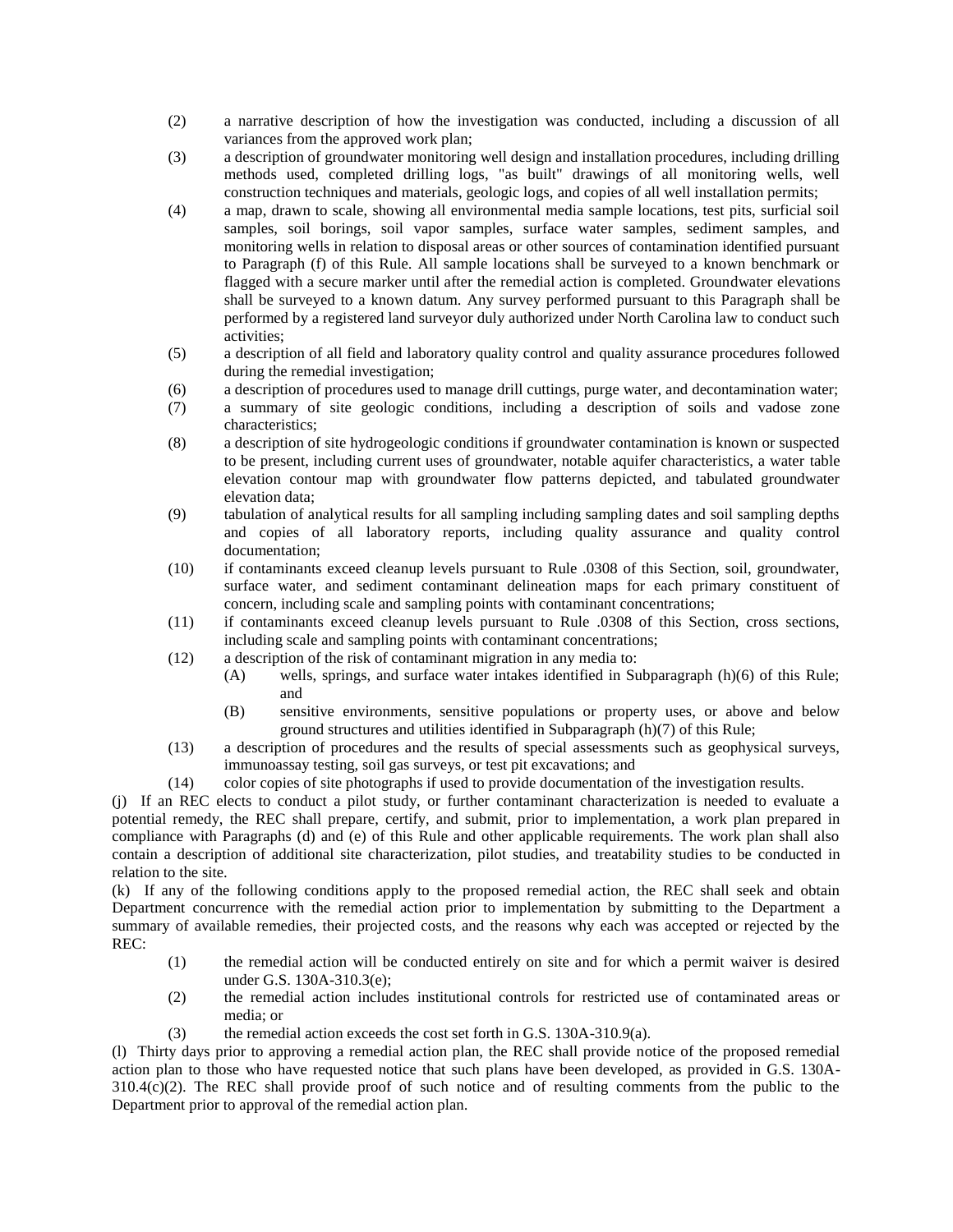(m) Remedial actions that involve the emission or discharge of hazardous substances to the atmosphere shall be conducted in a manner that provides for the protection of human health and the environment, in conformance with this Section and all applicable permits, approvals, laws, or other rules or regulations.

(n) The REC shall prepare, certify, and submit, prior to implementation of a contaminant remedy, remedial action plans prepared in compliance with Paragraphs (d), (e), (k), (l), and (m) of this Rule and all other applicable requirements. The plans shall contain the following:

- (1) a discussion of the results of the remedial investigation, including media contaminated, contaminants of concern, the areal and vertical extent of contamination, and the risk of contaminant migration in any media to any wells, springs, and surface-water intakes, sensitive environments, sensitive populations or property uses, and above and below ground structures or utilities identified in Subparagraph  $(i)(12)$  of this Rule;
- (2) a statement of objectives for the remedial action;
- (3) an evaluation of available remedial alternatives using the following feasibility study criteria:
	- (A) protection of human health and the environment, including attainment of cleanup levels;
	- (B) compliance with applicable federal, State, and local regulations;
	- (C) long-term effectiveness and permanence;
	- (D) reduction of toxicity, mobility and volume;
	- (E) short-term effectiveness, such as effectiveness at minimizing the impact of the site remedial action on the environment and the local community;
	- (F) implementability, such as technical and logistical feasibility and an estimate of time required for completion;
	- (G) cost; and
	- (H) community acceptance;
- (4) a description of the results of site characterization, pilot studies, or treatability studies that support the design and a description of the procedures and schedule for construction, operation and maintenance, system monitoring and performance evaluation, and progress reporting for the chosen remedial alternative;
- (5) a description and conceptual design of the proposed remedy, including process flow diagrams and pre-design drawings of all major components of all treatment;
- (6) a demonstration that the proposed remedy is supported by the remedial alternative feasibility study conducted pursuant to Subparagraph (n)(3) of this Rule;
- (7) a description of all activities necessary to implement the proposed methods of remedial action in compliance with applicable laws and regulations and in such a manner that cleanup standards are met. These activities shall include, well installation and abandonment, sampling, run-on or run-off control, discharge of treated waste streams, and management of investigation and remedial action derived wastes;
- (8) a description of the criteria for remedial action completion, including procedures for confirmatory sampling;
- (9) a description of measures that shall be implemented to protect the health and safety of nearby residential and business communities in relation to activities of the remedial action; and
- (10) equipment and personnel decontamination procedures.

(o) If, in the opinion of the REC, interim remedial action is necessary to abate an imminent hazard as defined in G.S. 130A-310.5(a), or for removal of waste or chemical sources to protect public health, safety, and welfare and the environment from hazardous substances migrating toward receptors or other properties prior to development of a remedial action plan pursuant to Paragraph (n) of this Rule, the REC shall prepare, certify, and submit, prior to implementation, an interim remedial action plan prepared in compliance with Paragraphs  $(d)$ ,  $(e)$ ,  $(k)$ ,  $(l)$ , and  $(m)$  of this Rule and other applicable requirements that contains the following:

- (1) a discussion of the remedial investigation data collected to date, including media contaminated, contaminants of concern, the known areal and vertical extent of contamination, and the risk of contaminant migration in media to any wells, springs, and surface water intakes, sensitive environments, sensitive populations or property uses, and above and below ground structures or utilities identified during the remedial investigation;
- (2) a statement of objectives for the interim remedial action;
- (3) a description and conceptual design of the proposed interim remedial action, including process flow diagrams and pre-design drawings of all major components of all treatments;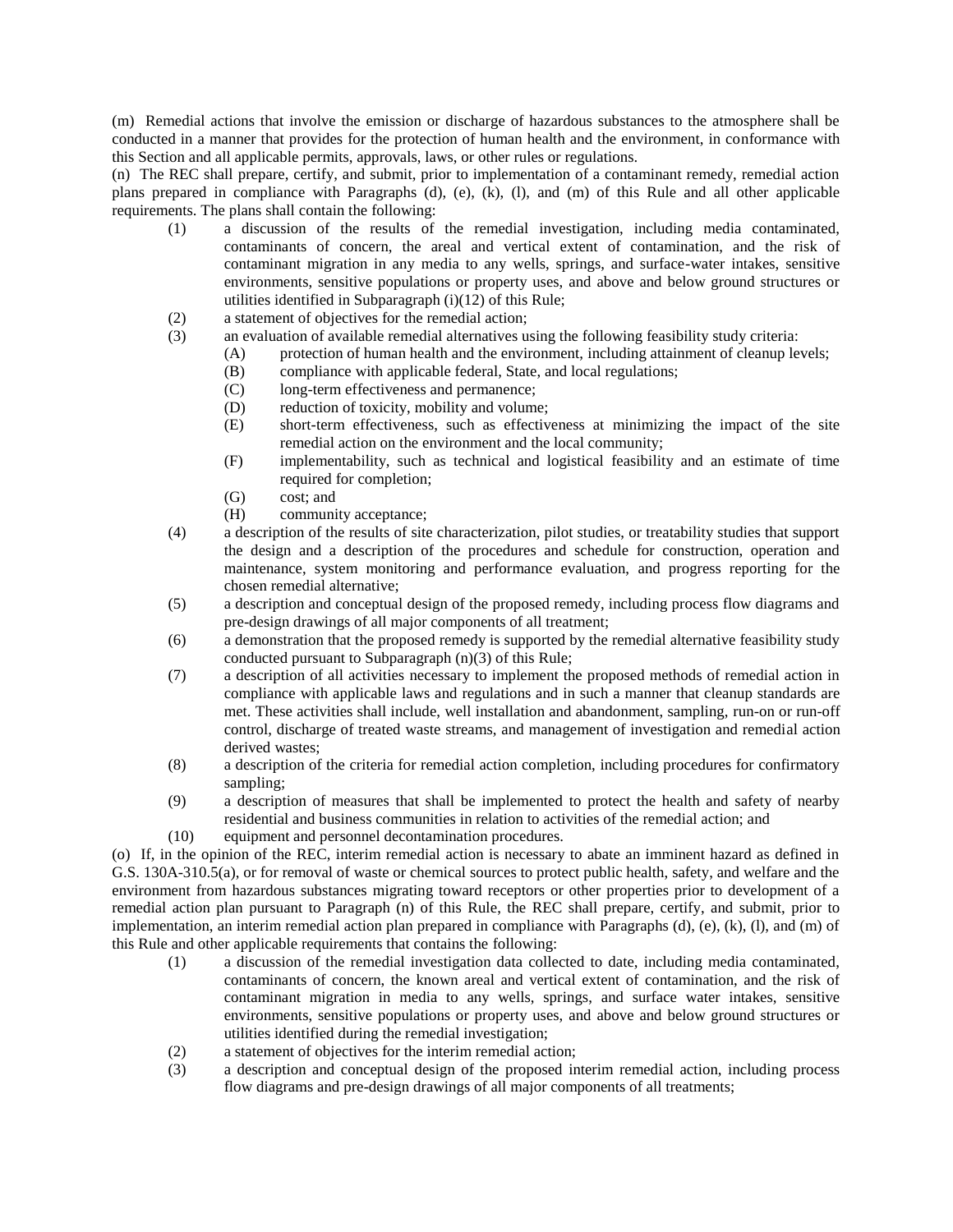- (4) a description of all activities necessary to implement the proposed methods of interim remedial action in compliance with applicable laws and regulations.
- (5) a description of measures that shall be implemented to protect the health and safety of nearby residential and business communities in relation to activities of the interim remedial action; and
- (6) equipment and personnel decontamination procedures.

(p) The REC may change an approved remedy. In such cases, the REC shall prepare a revised remedial action plan in compliance with Paragraph (n) of this Rule.

(q) The REC shall prepare, certify, and submit remedial action progress reports in compliance with Paragraph (d) of this Rule and all other applicable requirements beginning after the REC has certified approval of the remedial action plan pursuant to Part (b)(5)(B) of this Rule. Remedial action progress reporting shall continue until remedial action is complete. Remedial action progress reports shall be submitted quarterly until one year after the construction of the remedy is complete. After the first year of progress reporting or if a remedy that includes no construction component is being implemented, remedial action progress reports shall be submitted annually until remedial action is complete. Remedial action progress reports shall include, for the reporting period, an update on meeting the deadlines in Rule .0302(h) of this Section and the remediating party's agreement with the Department and the following:

- (1) a description of the results of all site characterization, pilot studies, or treatability studies completed since certification of the remedial action plan;
- (2) the final engineering design report, including a narrative description of process design, final plans and specifications, and an updated project schedule;
- (3) copies of any final registrations, permits, and approvals;
- (4) "as built" plans and specifications;
- (5) a summary of all problems encountered during construction;
- (6) operation and maintenance results of the treatment technology utilized, such as summaries of remedial action operating and maintenance requirements and a discussion of problems encountered;
- (7) performance evaluation results, including tabulated and graphical presentations of monitoring data and a comparison of remedial action performance to design goals;
- (8) a description of all field and laboratory quality control and quality assurance procedures followed during all sampling and analysis;
- (9) tabulation of analytical results for all sampling and copies of all laboratory reports including quality assurance and quality control documentation;
- (10) a map, drawn to scale, showing all soil sample and monitoring well locations;
- (11) if contaminants exceed cleanup levels pursuant to Rule .0308 of this Section, current soil, groundwater, surface water, and sediment contaminant delineation maps for each primary contaminant of concern, including scale and sampling points with contaminant concentrations;
- (12) if groundwater contamination exists at the site in excess of cleanup levels established pursuant to Rule .0308 of this Section, upon construction completion certification by the REC and at least every five years thereafter until remedial action is complete, an update of the information required pursuant to Subparagraphs (h)(6) and (7) of this Rule shall be included. The update shall also include an evaluation of the necessity to implement additional remedial action, and a remedial action plan if the REC determines a need exists, to address a risk of contaminant migration in any environmental media to any of the following:
	- (A) identified wells, springs, and surface-water intakes;
	- (B) identified sensitive environments, sensitive populations, or property uses; and
	- (C) above and below ground structures or utilities; and
- (13) sampling and analytical results that demonstrate progress toward achieving remedial goals.

(r) The REC shall prepare, certify, and submit final remedial action completion reports that contain the following, unless provided in a previous progress report:

- (1) a final progress report that includes all the information required pursuant to Paragraph (q) of this Rule;
- (2) a summary of remedial action operating experience and effectiveness in meeting design goals, based on all performance monitoring data and progress reporting to date; and
- (3) a discussion of criteria for completing the remedial action and a demonstration, supported by confirmatory sampling data, that such criteria have been satisfied.